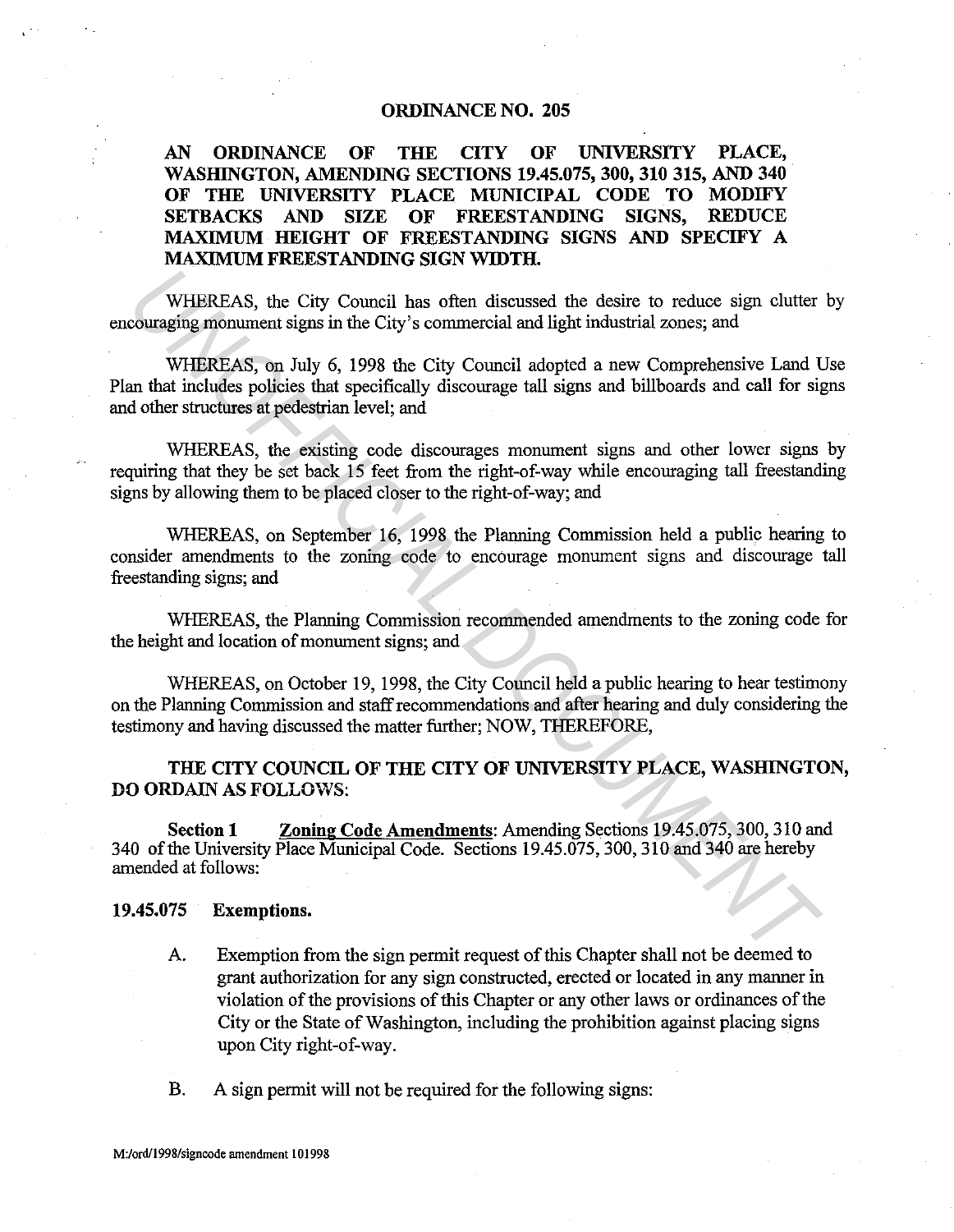23. Temporary, non-illuminated real estate signs or construction signs (not more than one per tax lot), located on the property which is for sale or lease, or construction signs not exceeding six (6) square feet in residential areas or twelve (12) square feet in commercial and industrial areas, provided said signs are removed fifteen (15) days from the sale, lease or rental of the property or within seven (7) days of completion of the project.

#### 19.45.300 **Setback Lines.**

Setbacks for signs. The setback point shall be that portion of any sign or sign structure that is closest to the property line. When a sign has less than ten feet six inches  $(10^2, 6^2)$ elearance above the ground, the setback shall be not less than fifteen (15) feet from a street frontage property line nor less than five (5) feet from a side property line except in C zone. When a sign has less than thirteen feet six inches (13' 6") clearance above the ground, the setback shall not be less than five (5) feet from a street property line nor less than two (2) feet from a side property line. When a sign has thirteen feet six inches (13' 6") or more of ground clearance, the set back shall not be less than two (2) feet from a street property line nor less than two (2) feet from a side property line. No sign shall be closer than five (5) feet from the edge of a right-of-way. Signs greater than five (5) feet in height shall be set back a minimum of 15 feet from the right-of-way. Signs set back fifteen feet from the edge of the right-of-way may be up to ten (10) feet in height.- See also Diagram 1 following this Chapter.

### 19.45.310 Maximum-Height - Generally.

Sign height shall be measured from the average finished grade at the sign foundation. Maximum height of all signs or sign structures including trim any part of the sign su ucture shall be twenty  $(20)$  ten  $(10)$  feet above average finished grade. ground. The average finished grade for signs on grades lower than the adjacent right-of-way shall be considered the same as the average grade of the adjacent right-of-way. See Diagram 1 following this Chapter.

#### 19,45.310 Width.

The maximum width of a freestanding sign structure shall be twelve (12) feet.

### 19.45.340 Sizes and Types of Signs Permitted in Various Zones.

A. Chart - Purpose. A description designating the various zones and sizes and types of signs permitted in each zone appears in Subsection C of this Section.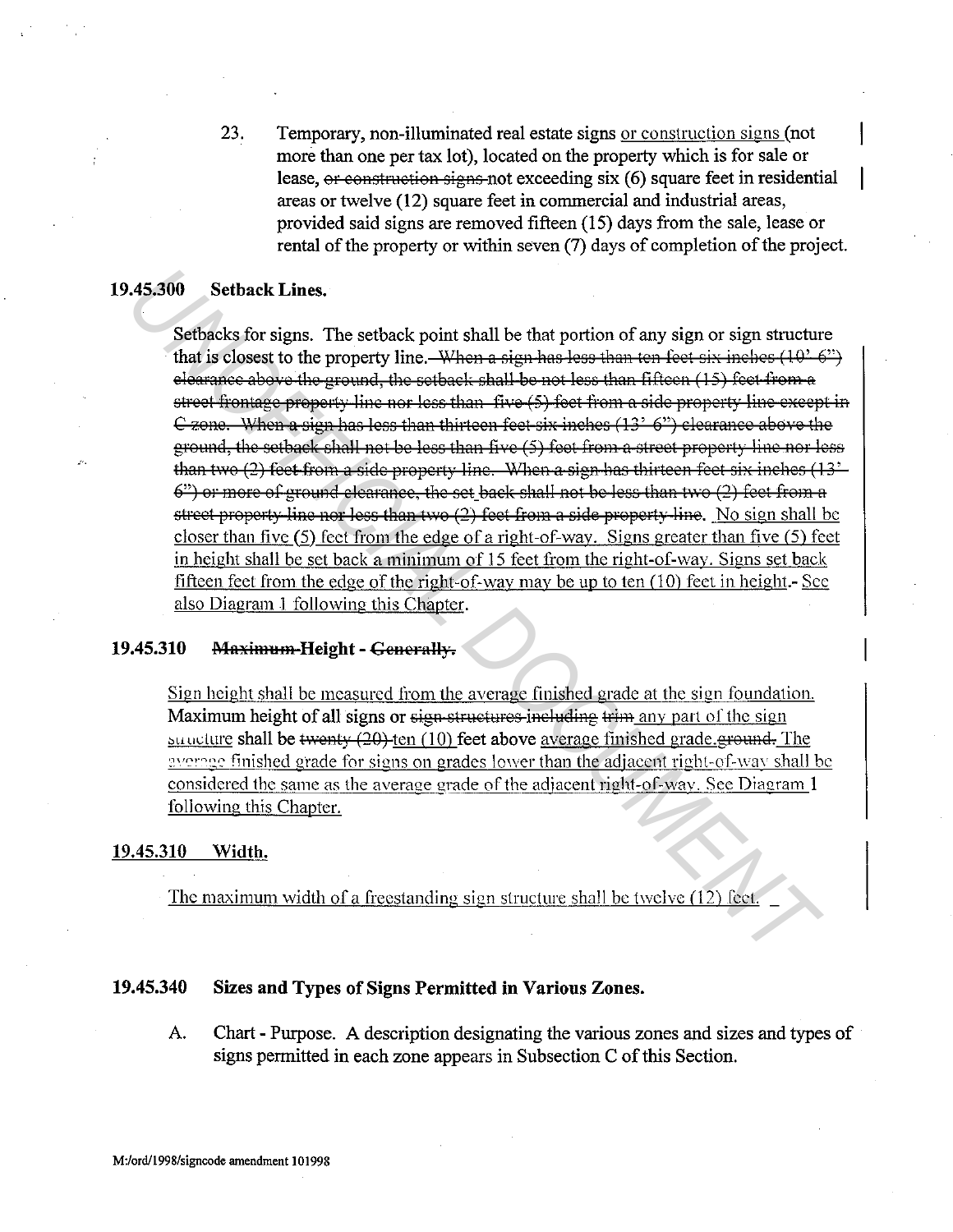- $\mathbf{B}$ . Application for Variances. Applications for variance of setback, height and size requirements shall be made with the Planning Department.
- C. Where Permitted.

 $\mathbf{c}$ .

- $\mathbf{1}$ . GROUP I: R1, R2, MF, and PF
	- One (1) nameplate, not greater than two (2) square feet in gross area, not over  $\mathbf{a}$ four (4) feet in height if detached from the residence, and nonflashing.
	- $\mathbf{b}$ . One (1) identification sign, real estate signs, not greater than twenty (20) square feet in area, not greater than five (5) feet in height, and non-flashing.
		- Construction signs, not greater than sixteen  $(16)$  square feet in area, not greater than five (5) feet in height, and non-flashing.
- 2. GROUP II: C, TC, NC, MU, MU-O, IB, and Schools, Churches and Parks in any zone (except see below).
	- Nameplates, identification, real estate and construction signs, as  $\overline{a}$ . permitted in R1, and R2, zones.
	- Wall signs are permitted, provided they do not total an area more than 15  $\mathbf b$ . percent of the building facade on which they are located;
	- Freestanding signs: c.

 $\mathbf{i}$ .

- One freestanding sign not exceeding thirty  $(30)$  (wenty  $(20)$ ) square feet for single tenant buildings, plus an additional twenty (20) square feet for each additional business in a multiple tenant structure but not to exceed fifty (50) square feet total, not exceeding thirty five (35) square feet for buildings or commercial centers with five (5) or fewer tenants and not exceeding fifty (50) square feet for buildings or commercial centers with  $six(6)$  or more tenants is permitted for each street frontage of the lot, provided corner lots with a street frontage of less than one hundred (100) feet on each street shall be permitted only one freestanding sign:
- ii. On lots where more than one freestanding sign is permitted, the sign area permitted for individual freestanding signs may be combined provided the combined sign area does not exceed fifty (50) square feet; and

The maximum height for freestanding signs shall be  $11i$ twenty-(20) feet, except for one sign for a commercial — center, in which case the maximum height shall be thirty  $(30)$  feet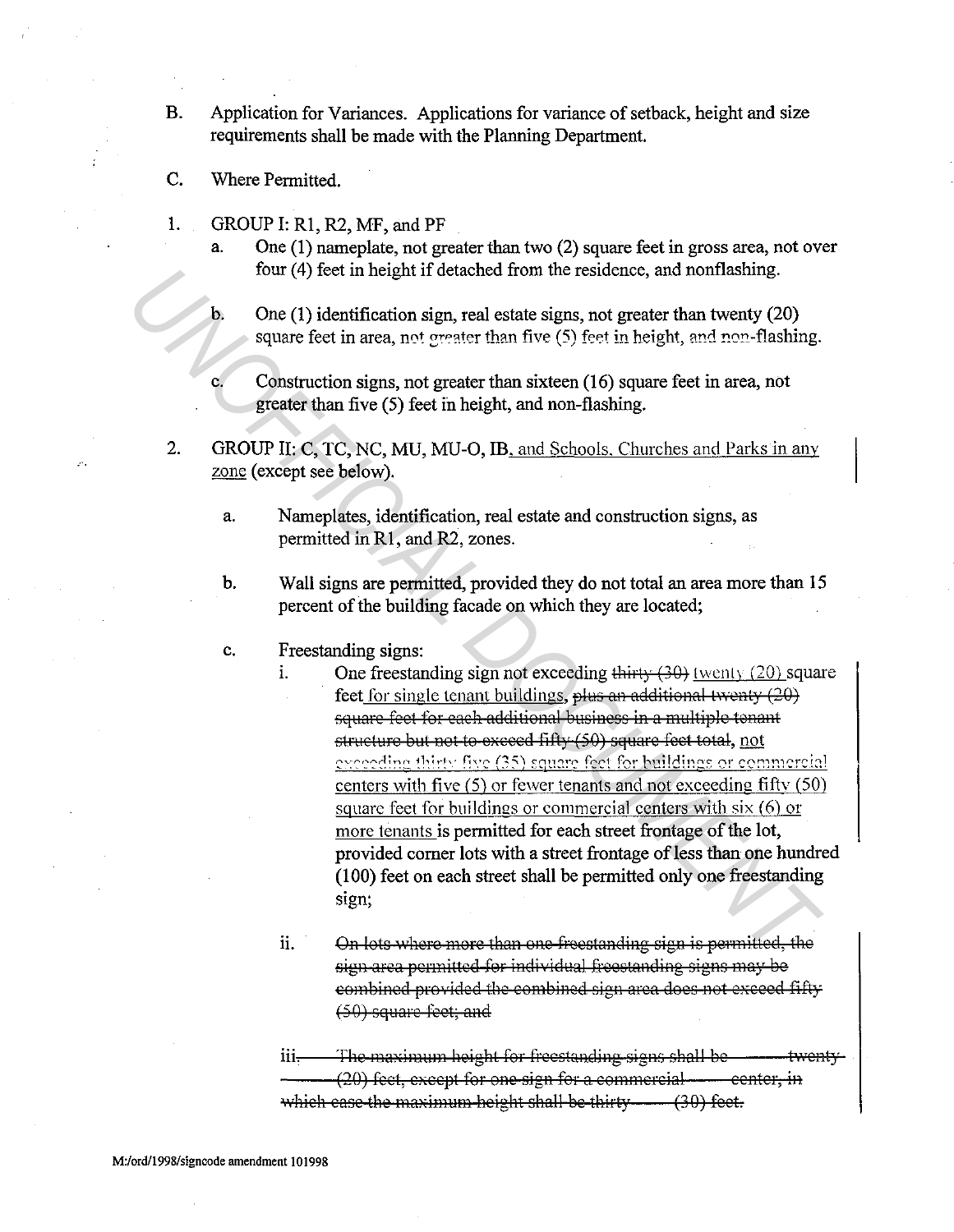Commercial Centers. 1. Each commercial center may have one  $iv$ freestandingsign which shall not exceed a maximum height of thirty (30) feet, or a maximum size per sign face of seventy five (75) square feet. Any other freestanding signs allowed because of frontages on other streets or more than three hundred (300) feet of street frontage shall meet the size and height requirements of section 45.340.C.3.

Temporary Signs. One temporary sign shall be allowed per contiguous lot or business entity subject to the provisions of Section 19.45.415

\* The Planning and Community Development Department may prescribe reduced area and height, more controlled illumination and greater setback for those zones in which site plan approval is required.

Copy To Be Available. One copy of this ordinance shall be available in the Section 2. office of the City Clerk for use and examination by the public.

Severability. If any section, sentence, clause, or phrase of this ordinance Section 3. shall be held to be invalid or unconstitutional by a court of competent jurisdiction, such invalidity or unconstitutionality shall not affect the validity or constitutionality of any other section, sentence, clause, or phrase of this ordinance.

Publication And Effective Date. A summary of this Ordinance consisting. Section 4. of its title shall be published in the official newspaper of the City. This ordinance shall take effect five days after publication.

PASSED BY THE CITY COUNCIL ON OCTOBER 19, 1998

<u>La Clie Klosow</u><br>Obje Klosowski, Mayor

**ATTEST:** 

Susan Matthew, City Clerk

 $\mathbf d$ .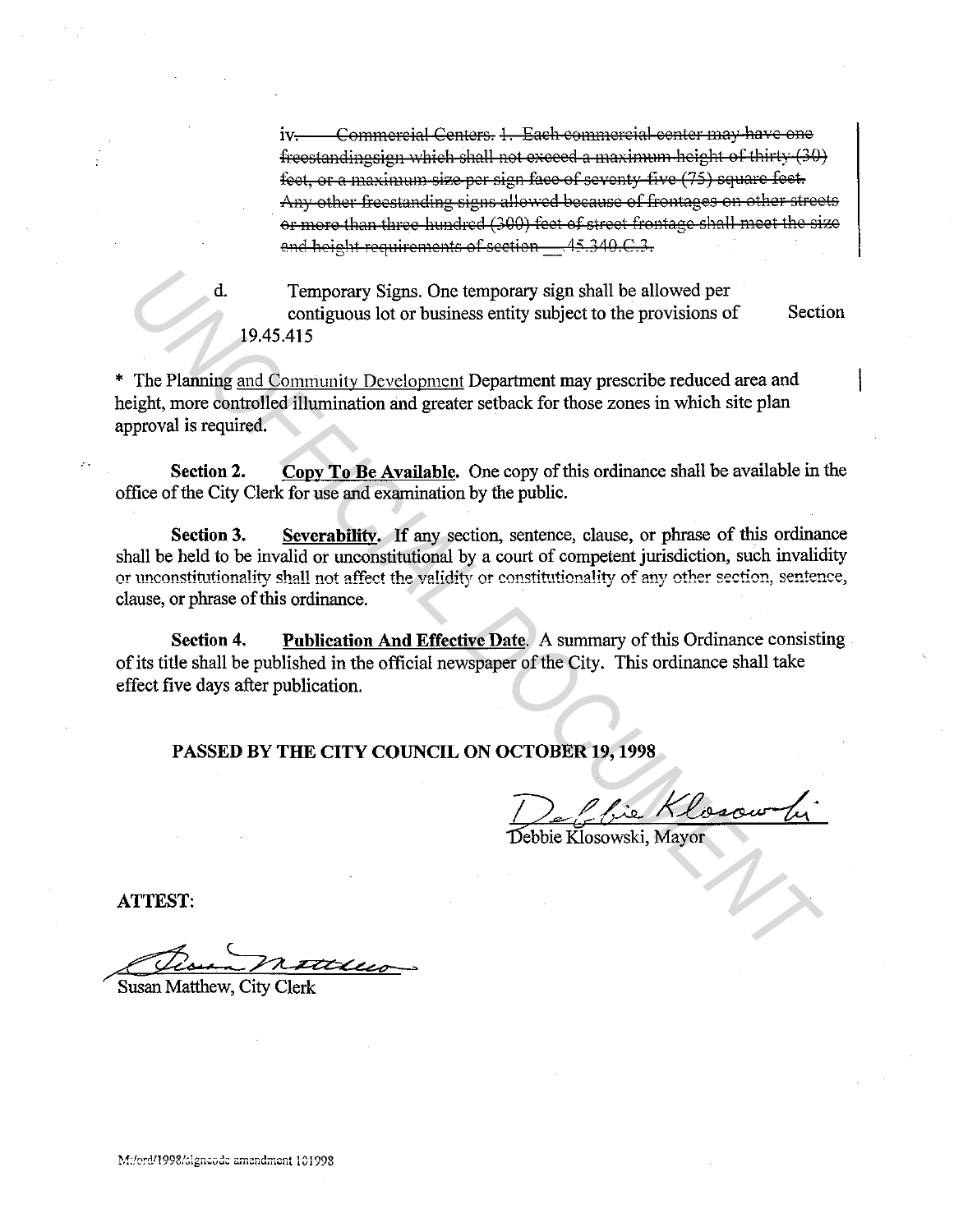APPROVED AS TO FORM:

Date of Publication: 10/22/98 North Captain, C.U., North Captain, C.U., C.U., North Captain, C.U., North Captain, U.S. 2019<br>Hective Date: 19027/98<br>The Concert Date: 19027/98<br>Captain Concert Date: 19027/98<br>Captain Concert Date: 1902/1908

Effective Date: 10/27/98